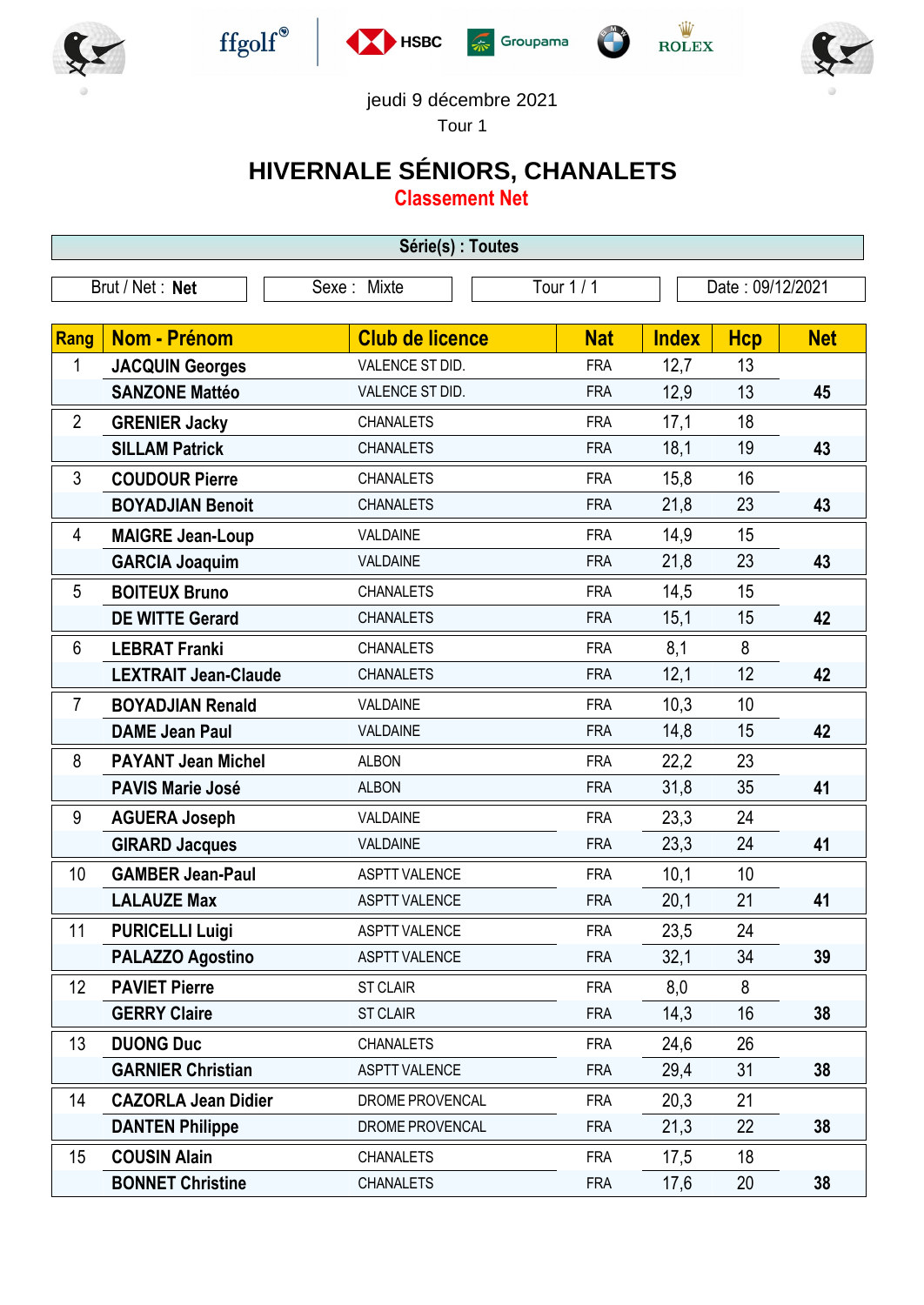| <b>Rang</b> | <b>Nom - Prénom</b>                | <b>Club de licence</b> | <b>Nat</b> | <b>Index</b> | <b>Hcp</b>     | <b>Net</b>      |
|-------------|------------------------------------|------------------------|------------|--------------|----------------|-----------------|
| 16          | <b>WALLAERT Yves</b>               | VALENCE ST DID.        | <b>FRA</b> | 12,8         | 13             |                 |
|             | <b>LEBASTARD Régis</b>             | VALENCE ST DID.        | <b>FRA</b> | 18,2         | 19             | 37              |
| 17          | <b>CHRIST Fabien</b>               | <b>ALBON</b>           | <b>FRA</b> | 15,8         | 16             |                 |
|             | <b>PALOP Michel</b>                | <b>ALBON</b>           | <b>FRA</b> | 16,1         | 16             | 37              |
| 18          | <b>PARSONS James</b>               | VALDAINE               | <b>FRA</b> | 20,5         | 21             |                 |
|             | <b>JARROUSSE Bernard</b>           | VALDAINE               | <b>FRA</b> | 28,6         | 30             | 37              |
| 19          | <b>LOUGE Alain</b>                 | VALENCE ST DID.        | <b>FRA</b> | 6,1          | $6\phantom{1}$ |                 |
|             | <b>POURRE Jean Jacques</b>         | VALENCE ST DID.        | <b>FRA</b> | 8,6          | 8              | 37              |
| 20          | <b>GUILLERMIN Thierry</b>          | <b>ST CLAIR</b>        | <b>FRA</b> | 15,6         | 16             |                 |
|             | <b>JAROUSSE Eric</b>               | ST CLAIR               | <b>FRA</b> | 17,6         | 18             | 36              |
| 21          | <b>PAGAN Jean-Jacques</b>          | DROME PROVENCAL        | <b>FRA</b> | 12,0         | 12             |                 |
|             | <b>DUMAS Claude</b>                | DROME PROVENCAL        | <b>FRA</b> | 17,5         | 18             | 36              |
| 22          | <b>MARTEL Jean Luc</b>             | <b>CHANALETS</b>       | <b>FRA</b> | 13,7         | 14             |                 |
|             | <b>GUILLERMET Jean-Louis</b>       | <b>CHANALETS</b>       | <b>FRA</b> | 14,0         | 14             | 36              |
| 23          | <b>CHAREYRE André</b>              | VALDAINE               | <b>FRA</b> | 10,8         | 11             |                 |
|             | <b>FONTANILLE Jean-Marie</b>       | VALDAINE               | <b>FRA</b> | 11,7         | 12             | 36              |
| 24          | <b>DIAZ Jean Michel</b>            | <b>ST CLAIR</b>        | <b>FRA</b> | 18,2         | 19             |                 |
|             | <b>BURNAND Annick</b>              | <b>ST CLAIR</b>        | <b>FRA</b> | 25,8         | 28             | 36              |
| 25          | <b>PEYROL Gerard</b>               | DROME PROVENCAL        | <b>FRA</b> | 10,4         | 10             |                 |
|             | <b>AROZARENA Emmanuel</b>          | DROME PROVENCAL        | <b>FRA</b> | 11,1         | 11             | 36              |
| 26          | <b>LECLEF Dominique</b>            | VALDAINE               | <b>FRA</b> | 18,7         | 19             |                 |
|             | <b>FERRARO Christian</b>           | VALDAINE               | <b>FRA</b> | 32,6         | 34             | 36              |
| 27          | <b>BEGOT André</b>                 | VALENCE ST DID.        | <b>FRA</b> | 12,4         | 12             |                 |
|             | <b>RAGUIN Christian</b>            | VALENCE ST DID.        | <b>FRA</b> | 14,0         | 14             | 35              |
| 28          | <b>JUVIN Anne</b>                  | <b>ST CLAIR</b>        | <b>FRA</b> | 11,7         | 13             |                 |
|             | <b>AURANGE Philippe</b>            | <b>ST CLAIR</b>        | <b>FRA</b> | 12,4         | 12             | 35              |
| 29          | <b>DODE Joseph</b>                 | VALENCE ST DID.        | <b>FRA</b> | 23,1         | 24             |                 |
|             | <b>HANIS Gabriel</b>               | VALENCE ST DID.        | <b>FRA</b> | 27,7         | 29             | 35              |
| 30          | <b>PHILIBERT Jean Luc</b>          | DROME PROVENCAL        | <b>FRA</b> | 28,4         | 30             |                 |
|             | <b>BARRY Georges</b>               | DROME PROVENCAL        | <b>FRA</b> | 28,4         | 30             | 35              |
| 31          | <b>HAUSS Francoise</b>             | VALENCE ST DID.        | <b>FRA</b> | 9,3          | 11             |                 |
|             | <b>RIEGERT- LE PERCHEC Valerie</b> | VALENCE ST DID.        | <b>FRA</b> | 13,9         | 16             | 34              |
| 32          | <b>NAVE Roland</b>                 | <b>ALBON</b>           | <b>FRA</b> | 19,2         | 20             |                 |
|             | <b>MENJARD André</b>               | <b>ALBON</b>           | <b>FRA</b> | 19,4         | 20             | 34              |
| 33          | <b>RASE Michel</b>                 | <b>ALBON</b>           | <b>FRA</b> | 12,9         | 13             |                 |
|             | <b>DAWSON Nick</b>                 | <b>ALBON</b>           | <b>FRA</b> | 13,7         | 14             | 34              |
| 34          | <b>NOTELET Philippe</b>            | <b>ASPTT VALENCE</b>   | <b>FRA</b> | 29,5         | 31             |                 |
|             | <b>VERGER Serge</b>                | ASPTT VALENCE          | <b>FRA</b> | 44           | 38             | 34              |
| 35          | <b>GARNIER Jean-Luc</b>            | <b>ST CLAIR</b>        | <b>FRA</b> | 19,6         | 20             |                 |
|             | <b>AUBERT Jean-Jacques</b>         | ST CLAIR               | <b>FRA</b> | 30,8         | 32             | 32 <sub>2</sub> |